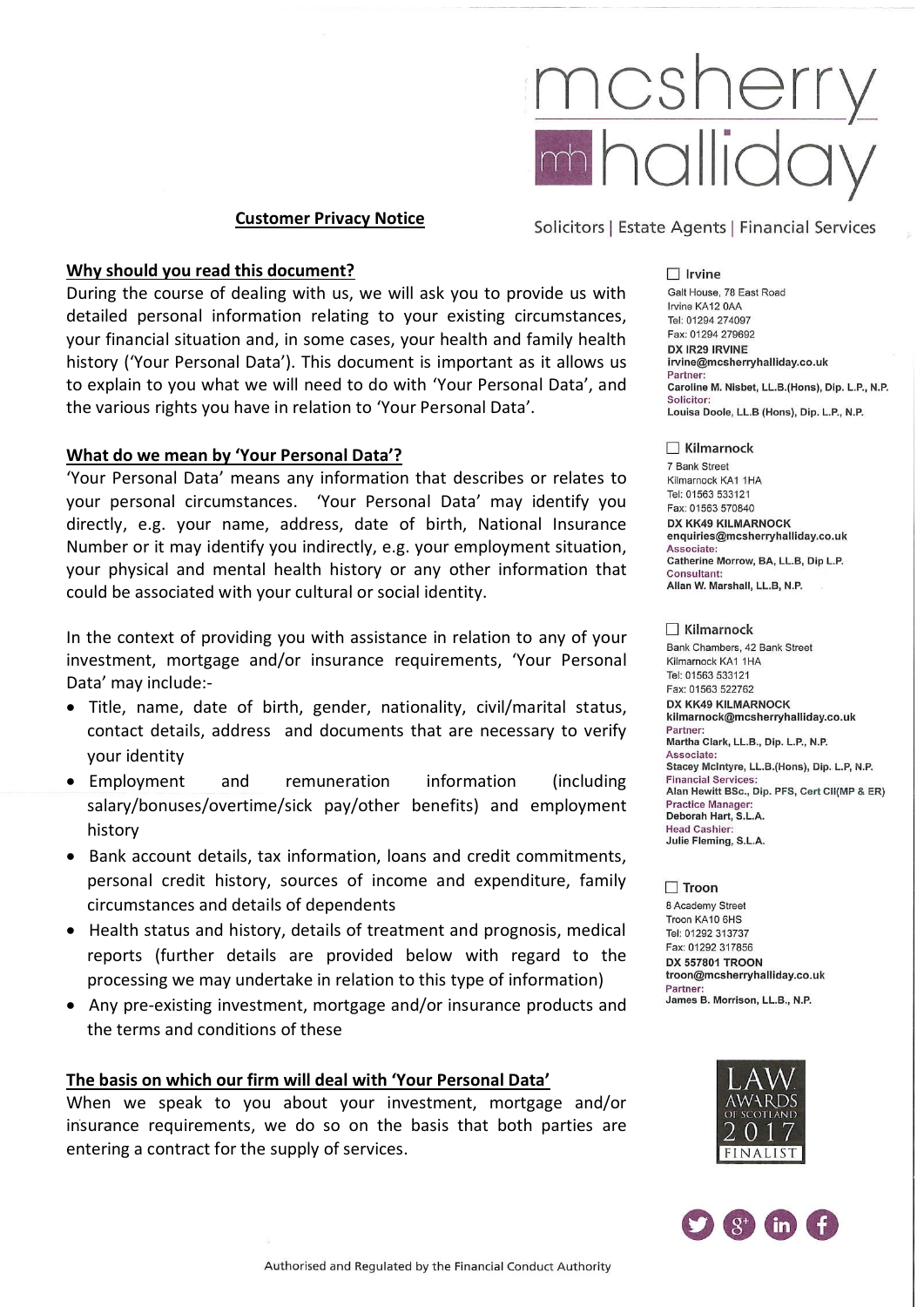In order to perform that contract, and to arrange the products you require, we have the right to use 'Your Personal Data' for the purposes detailed below.

Alternatively, either in the course of initial discussions with you or when the contract between us has come to an end for whatever reason, we have the right to use 'Your Personal Data' provided that it is in our legitimate business interest to do so and your rights are not affected. For example, we may need to respond to requests from mortgage lenders, insurance providers and our compliance service provider relating to the advice we have given to you, or to make contact with you to seek feedback on the service that you received.

On occasion, we will use 'Your Personal Data' for contractual responsibilities that we may owe our regulator, The Financial Conduct Authority, or for wider compliance with any legal or regulatory obligation to which we might be subject. In such circumstances, we would be processing 'Your Personal Data' in order to meet a legal, compliance or other regulatory obligation to which we are subject.

## **The basis on which we will process certain parts of 'Your Personal Data'**

Where you ask us to assist you with, for example, your insurance/ethical investments, in particular life insurance and insurance that may assist you in the event of an accident or illness, we will ask you information about your ethnic origin, your health and medical history ('Your Special Data'). We will record and use 'Your Special Data' in order to make enquiries of insurance/investment providers in relation to products that may meet your needs and to provide you with advice/guidance regarding the suitability of any product that may be available to you.

If you have parental responsibility for children under the age of 13, it is also very likely that we will record information on our systems that relates to those children and potentially to their 'Special Data'.

The arrangement of certain types of insurance may involve disclosure of information relating to historic or current criminal convictions or offences ('Criminal Disclosures'). This is relevant to insurance-related activities such as underwriting, claims and fraud management.

We will generally use 'Your Special Data' and any 'Criminal Disclosures' in the same way as 'Your Personal Data', as set out in this Customer Privacy Notice.

Information on 'Special Data' and 'Criminal Disclosures' must be capable of being exchanged freely between insurance intermediaries such as our firm and insurance providers to enable customers to secure the important insurance protection that their needs require.

# **How do we collect Your Personal Data?**

We will collect and record 'Your Personal Data' from a variety of sources, but mainly directly from you. You will usually provide information during the course of our initial meetings or conversations with you to establish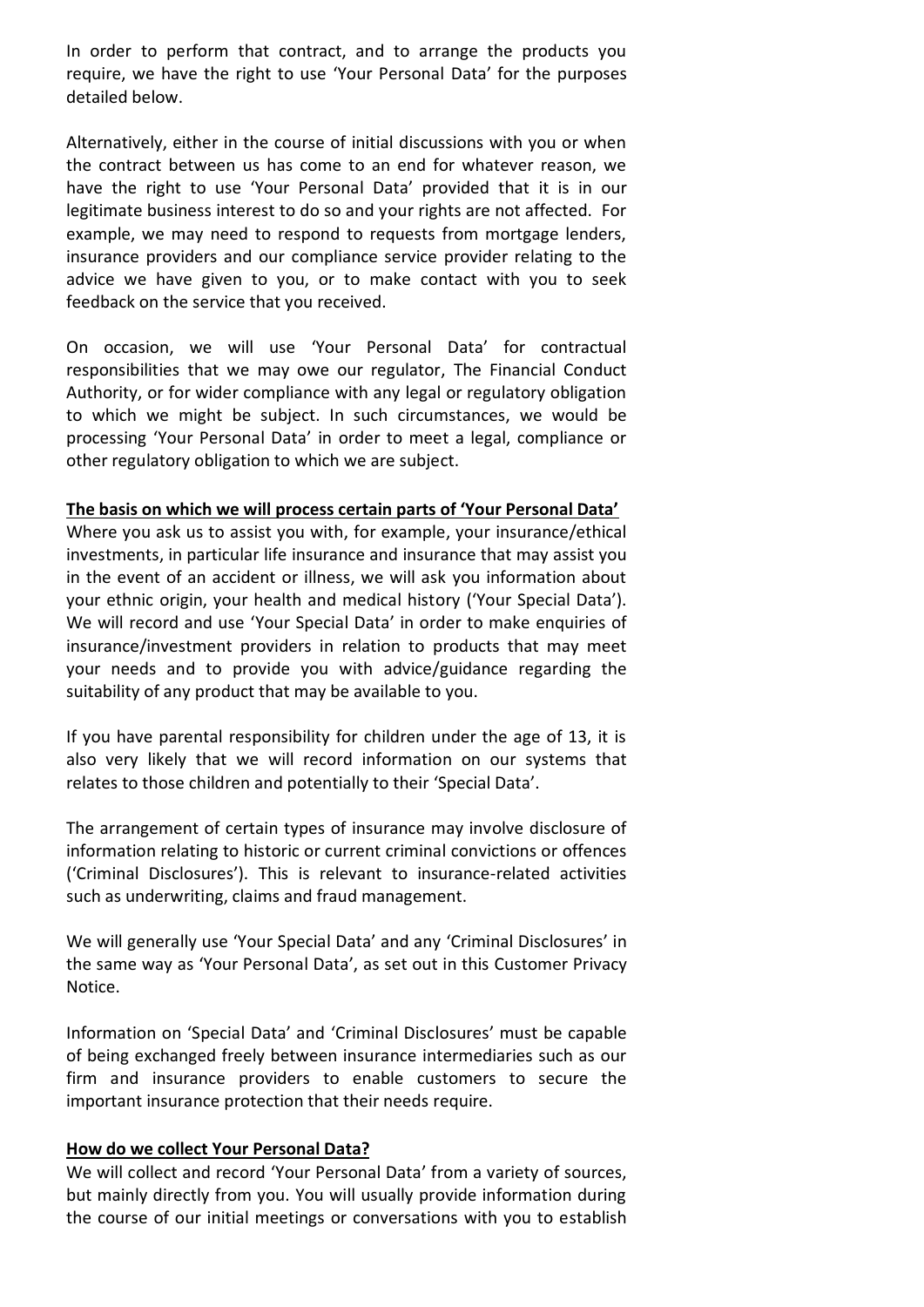your circumstances, needs and preferences in relation to investments, mortgages and/or insurance. You will provide information to us verbally and in writing, including email.

We may also obtain some information from third parties e.g. credit checks, information from your employer and searches of information in the public domain such as the Electoral Roll. If we use technology solutions to assist in the collection of 'Your Personal Data', e.g. software that is able to verify your credit status, we will only do this if you have provided consent for us or our nominated processor to access your information in this manner. With regards to electronic ID checks, we would not require your consent but would inform you of how such software operates and the purpose for which it is used.

# **What happens to 'Your Personal Data' when it is disclosed to us?**

In the course of handling 'Your Personal Data', we will:-

- Record and store 'Your Personal Data' in our paper files, mobile devices and on our computer systems (i.e. websites, email, hard drives, and cloud facilities). This information can only be accessed by employees and consultants within our firm and only when it is necessary to provide our service to you and to perform any administration tasks associated with or incidental to that service.
- Submit 'Your Personal Data' to investment product providers, mortgage lenders and/or insurance product providers, both in paper form and online via a secure portal. The provision of this information to a third party is essential in allowing us to progress any enquiry or application made on your behalf and to deal with any additional questions or administrative issues that lenders and providers may raise.
- Use 'Your Personal Data' for the purposes of responding to any queries you may have in relation to any investment, mortgage product or insurance policy that you may take out, or to inform you of any developments in relation to those products/polices of which we might become aware.

# **Sharing 'Your Personal Data'**

From time to time, 'Your Personal Data' will be shared with:-

- Investment providers, mortgage lenders and/or insurance providers
- Third parties who we believe will be able to assist us with your enquiry or application, or who are able to support your needs as identified. These third parties will include but may not be limited to, our compliance advisers, product specialists, estate agents, providers of legal services such as estate planners, conveyancing, surveyors and valuers (in each case where we believe this to be required due to your particular circumstances).

In each case, 'Your Personal Data' will only be shared for the purposes set out in this Customer Privacy Notice, i.e. to progress your investment, mortgage and/or insurance enquiry and to provide you with our professional services.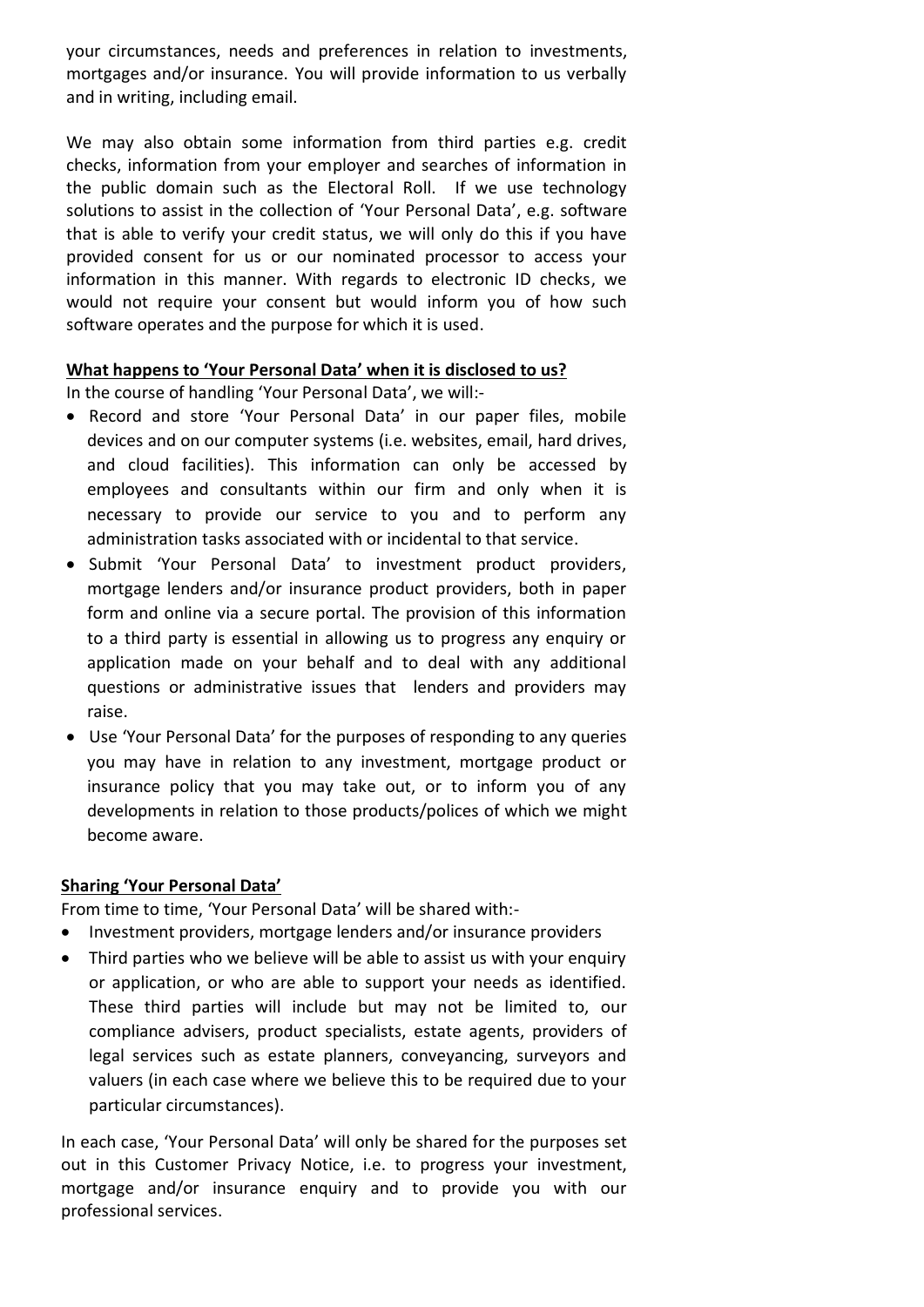Please note that this sharing of 'Your Personal Data' does not entitle such third parties to send you marketing or promotional messages; it is shared to ensure that we can adequately fulfil our responsibilities to you, and as otherwise set out in this Customer Privacy Notice.

We do not envisage that the performance of our service will involve 'Your Personal Data' being transferred outside of the European Economic Area.

## **Security and retention of 'Your Personal Data'**

Your privacy is important to us and we will keep 'Your Personal Data' secure in accordance with our legal responsibilities. We will take reasonable steps to safeguard 'Your Personal Data' against it being accessed unlawfully or maliciously by a third party.

We also expect you to take reasonable steps to safeguard your own privacy when transferring information to us, such as not sending confidential information over unprotected email, ensuring email attachments are password protected or encrypted and only using secure methods of postage when original documentation is being sent to us.

'Your Personal Data' will be retained by us either electronically or in paper format for a minimum of six years, or in instances whereby we have legal right to such information we will retain records indefinitely.

## **Your rights in relation to 'Your Personal Data'**

You can:-

- request copies of 'Your Personal Data' that is under our control
- ask us to further explain how we use 'Your Personal Data'
- ask us to correct, delete or require us to restrict or stop using 'Your Personal Data' (details as to the extent to which we can do this will be provided at the time of any such request)
- ask us to send an electronic copy of 'Your Personal Data' to another organisation should you wish
- change the basis of any consent you may have provided to enable us to market to you in the future (including withdrawing any consent in its entirety)

# **How to make contact with our firm in relation to the use of 'Your Personal Data'**

If you have any questions or comments about this document, or if you wish to make contact in order to exercise any of your rights set out within it, please contact:-

Mrs Martha Clark Bank Chambers 42 Bank Street Kilmarnock KA1 1HA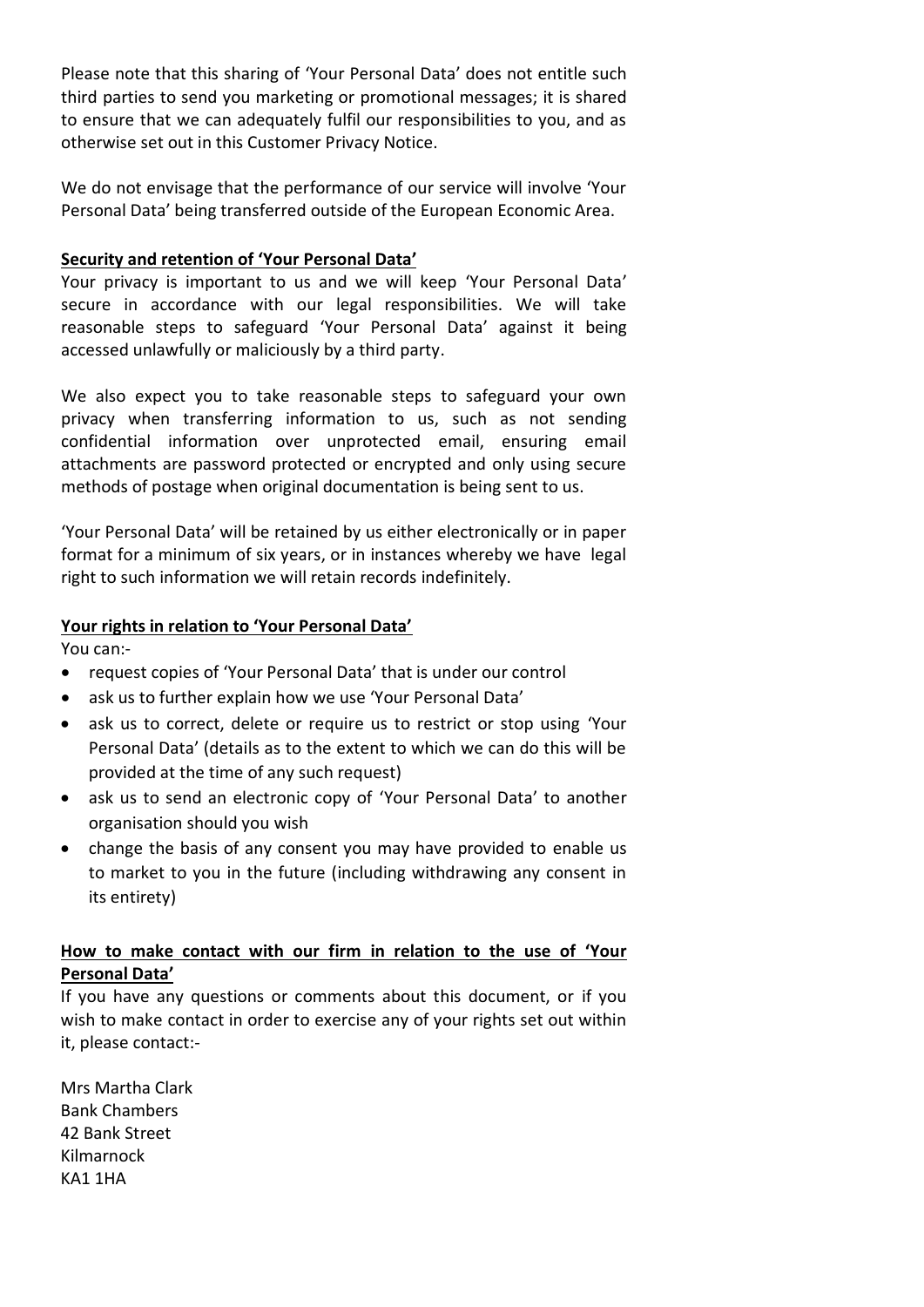If we feel that we have a legal right not to deal with your request, or to action it in a different way to how you have requested, we will inform you of this at the time.

You should also make contact with us as soon as possible if you become aware of any unauthorised disclosure of 'Your Personal Data', so that we may investigate and fulfil our own regulatory obligations.

If you have any concerns or complaints as to how we have handled 'Your Personal Data', you may lodge a complaint with the UK's data protection regulator, the ICO, who can be contacted through their website at <https://ico.org.uk/global/contact-us/> or by writing to Information Commissioner's Office, Wycliffe House, Water Lane, Wilmslow, Cheshire, SK9 5AF.